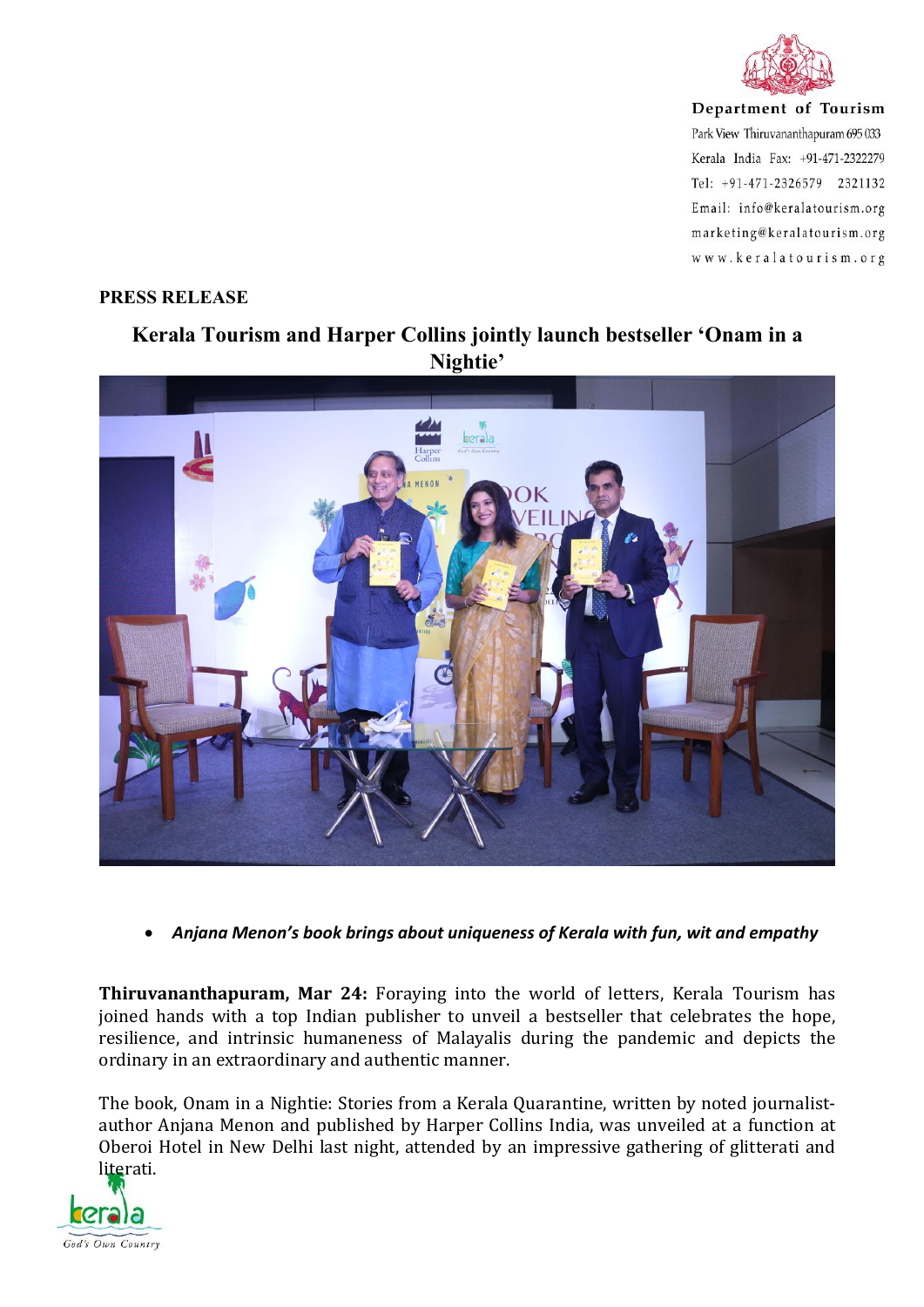

Department of Tourism Park View Thiruvananthapuram 695 033 Kerala India Fax: +91-471-2322279 Tel: +91-471-2326579 2321132 Email: info@keralatourism.org marketing@keralatourism.org www.keralatourism.org

Dr Shashi Tharoor, MP, and Mr Amitabh Kant, CEO, NITI Aayog, unveiled the 230-page book that revolves around the Delhi-based author's relationship with her parents living in Kerala, and her idea of belonging and identity. In the process, the non-fiction tome, with a series of slice-of-life stories, opens wide a window on the uniqueness of Kerala and what it is to be a Malayali.

Kerala Tourism has made a strong pitch for the book as part of its conscious strategy to presenta tapestry of its human aspects and not only the beauteous nature of the state. Earlier also, it had launched internationally-acclaimed 'Human by Nature' campaign, showcasing the culture and daily life of the people of the state.

Dr. Venu V, Additional Chief Secretary (Tourism), Government of Kerala, said the overarching theme adopted by Kerala Tourism is portrayal, not showcasing, of its abiding principles which are to present the ordinary in the state that is extraordinary, and the intense humaneness of its people.

"We have moved away from the classical idea of hard selling destination. The book does not talk about places of touristy interest but about the ordinary people in a small town and their relationship imbued with intense humanness and some minuses too. The overarching principle should shine through whatever we do. That is why we are supporting this book which portrays and epitomises these abiding principles," he pointed out.

"This is something we have never done before," he added. "The book opens door to the real contemporary Kerala and also represents the new-age spirit of Kerala Tourism."

Dr Venu said a destination can be beautiful but Kerala Tourism believes that people are more beautiful if viewed through the prism of humanness and togetherness. "The fact is destinations are not really the heroes for us; the ordinary human beings are as they lead their lives with grit, jollity and camaraderie. These are the qualities that made them survive and return from the brink during the catastrophic times of the pandemic."

Onam in a Nightie is a searingly funny book about what happens when the author leaves her home in Delhi to visit her ageing parents in faraway Kerala to keep them company during the pandemic that has brought life to a grinding halt.